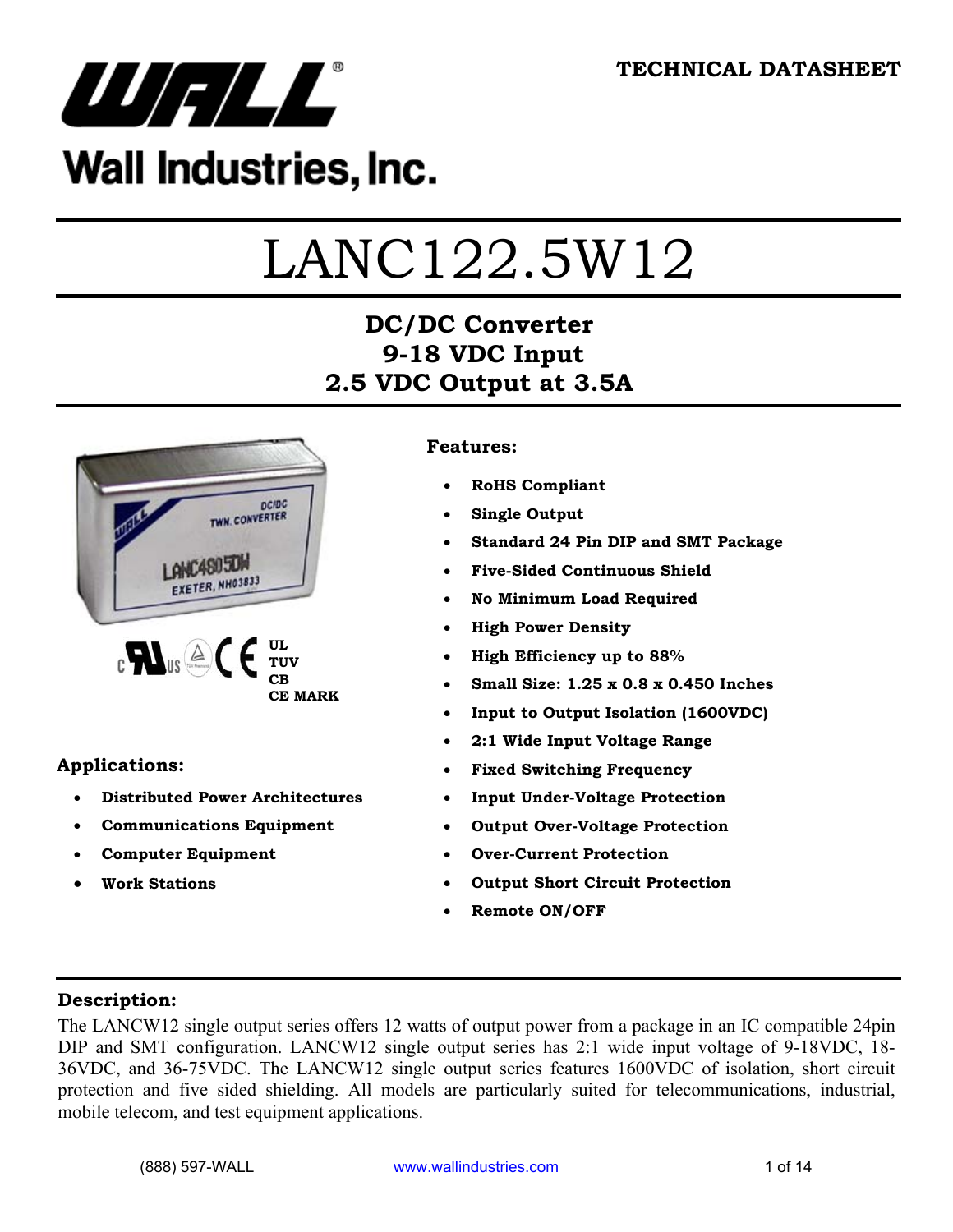

| <b>Technical Specifications</b>                                                             | Model No. LANC122.5W12                                                                                          |                  |                                |                  |                             |
|---------------------------------------------------------------------------------------------|-----------------------------------------------------------------------------------------------------------------|------------------|--------------------------------|------------------|-----------------------------|
|                                                                                             | All specifications are based on 25 °C, Nominal Input Voltage and Maximum Output Current unless otherwise noted. |                  |                                |                  |                             |
| <b>SPECIFICATION</b>                                                                        | We reserve the right to change specifications based on technological advances.<br><b>Related condition</b>      | Min              | <b>Nom</b>                     | <b>Max</b>       | Unit                        |
| Switching Frequency                                                                         | Test at nominal Vin and full load                                                                               |                  | 400                            |                  | kHz                         |
| <b>INPUT</b> $(V_{in})$                                                                     |                                                                                                                 |                  |                                |                  |                             |
| <b>Operating Voltage Range</b>                                                              |                                                                                                                 | 9                | 12                             | 18               | Vdc                         |
| Input Voltage (Continuous)                                                                  |                                                                                                                 |                  |                                | 20               | Vdc                         |
| Input Voltage (Transient 100ms)                                                             |                                                                                                                 |                  |                                | 36               | Vdc                         |
| UVLO Turn-on Threshold                                                                      |                                                                                                                 |                  | 9                              |                  | Vdc                         |
| UVLO Turn-off Threshold                                                                     |                                                                                                                 |                  | 8                              |                  | Vdc                         |
| <b>Input Standby Current</b>                                                                | Nominal Vin and No Load                                                                                         |                  | 50                             |                  | mA                          |
| Input Voltage Variation                                                                     | Complies with EST300 132 part 4.4                                                                               |                  |                                | $5\overline{)}$  | V/ms                        |
| Input Current                                                                               | Nominal Vin and Full Load                                                                                       |                  |                                | 935              | mA                          |
| Reflected Ripple Current                                                                    | 5 to 20MHz, 12µH source impedance                                                                               |                  | 20                             |                  | $mA_{pk\text{-}pk}$         |
|                                                                                             | (See the Test Setup section - pg 8)                                                                             |                  |                                |                  |                             |
| <b>EFFICIENCY</b>                                                                           | Test at nominal Vin and full load                                                                               |                  | 82                             |                  | $\%$                        |
|                                                                                             | (See the Test Setup section $-$ pg 8)                                                                           |                  |                                |                  |                             |
| <b>OUTPUT</b> $(V_0)$                                                                       |                                                                                                                 |                  |                                |                  |                             |
| <b>Operating Output Range</b>                                                               | Nominal Vin and Full Load                                                                                       | 2.47             | 2.5                            | 2.53             | Vdc                         |
| Load Regulation                                                                             | 0% to 100% Full Load<br>LL to HL at Full Load                                                                   | $-1.0$<br>$-0.2$ |                                | $+1.0$<br>$+0.2$ | $\%$<br>$\%$                |
| Line Regulation                                                                             | 5Hz to 20MHz bandwidth                                                                                          |                  |                                |                  |                             |
| Output Ripple & Noise                                                                       | (See the Test Setup section - pg 8)                                                                             |                  |                                | 85               | $mV_{\rm pk\mbox{-}pk}$     |
| <b>Output Current</b>                                                                       |                                                                                                                 | $\theta$         |                                | 3.5              | $\mathbf{A}$                |
| Output Voltage Overshoot                                                                    | LL to HL at Full Load                                                                                           |                  | $\boldsymbol{0}$               | 3                | % Vout                      |
| Over Voltage Protection                                                                     | Zener diode clamp                                                                                               |                  | 3.9                            |                  | Vdc                         |
| Over Current Protection                                                                     |                                                                                                                 |                  | 150                            |                  | $%$ FL                      |
| <b>Short Circuit Protection</b>                                                             |                                                                                                                 |                  | Continuous, automatic recovery |                  |                             |
| <b>DYNAMIC LOAD RESPONSE</b>                                                                | Test at nominal Vin                                                                                             |                  |                                |                  |                             |
| Peak Deviation                                                                              | Load step change from 75 to 100% or 100 to 75 % of FL                                                           |                  | 200                            |                  | mV                          |
| Setting Time (Vout $< 10\%$ peak deviation)                                                 |                                                                                                                 |                  | 250                            |                  | $\mu s$                     |
|                                                                                             | The ON/OFF pin voltage is referenced to -Vin                                                                    |                  |                                |                  |                             |
| <b>REMOTE ON/OFF</b>                                                                        | (See the Remote ON/OFF Control section - pg 5)                                                                  |                  |                                |                  |                             |
| ON/OFF pin High Voltage (Remote ON)                                                         |                                                                                                                 | 3.0              |                                | 12               | Vdc                         |
| ON/OFF pin Low Voltage (Remote OFF)                                                         |                                                                                                                 | $\theta$         |                                | 1.2              | Vdc                         |
| ON/OFF pin Low Voltage, input current                                                       |                                                                                                                 |                  |                                | 2.5              | mA                          |
| <b>START UP TIME</b>                                                                        | Test at nominal Vin and constant resistive load                                                                 |                  |                                |                  |                             |
| Power Up                                                                                    |                                                                                                                 |                  | 450                            |                  | ms                          |
| Remote ON/OFF                                                                               |                                                                                                                 |                  | 5                              |                  | ms                          |
| <b>ISOLATION</b>                                                                            |                                                                                                                 |                  |                                |                  |                             |
| Isolation Voltage (Input-Output)                                                            |                                                                                                                 | 1600             |                                |                  | Vdc                         |
| Isolation Voltage (Output to Case-DIP Type)                                                 |                                                                                                                 | 1600             |                                |                  | Vdc                         |
| Isolation Voltage (Output to Case–SMT Type)<br>Isolation Voltage (Input to Case - DIP Type) |                                                                                                                 | 1000<br>1600     |                                |                  | Vdc<br>Vdc                  |
| Isolation Voltage (Input to Case - SMT Type)                                                |                                                                                                                 | 1000             |                                |                  | Vdc                         |
| <b>Isolation Resistance</b>                                                                 |                                                                                                                 | -1               |                                |                  | $G\Omega$                   |
| <b>Isolation Capacitance</b>                                                                |                                                                                                                 |                  |                                | 1200             | pF                          |
| <b>ENVIRONMENTAL</b>                                                                        |                                                                                                                 |                  |                                |                  |                             |
| Operating Ambient Temperature (w/derating)                                                  |                                                                                                                 | $-40$            |                                | 85               | $\rm ^{o}C$                 |
| <b>Operating Case Temperature</b>                                                           |                                                                                                                 |                  |                                | 100              | $^{\circ}C$                 |
| <b>Storage Temperature</b>                                                                  |                                                                                                                 | $-55$            |                                | 105              | $\mathrm{^0C}$              |
| Temperature Coefficient                                                                     |                                                                                                                 | $-0.02$          |                                | $+0.02$          | $\%$ / $^{\rm o}\textrm{C}$ |
| <b>MTBF</b>                                                                                 | See the MTBF and Reliability section (pg 13)                                                                    |                  |                                |                  |                             |
| Bellcore TR-NWT-000332, $T_C$ =40°C                                                         |                                                                                                                 |                  | 2,750,000                      |                  | hours                       |
| MIL-STD-217F                                                                                |                                                                                                                 |                  | 1,080,000                      |                  | hours                       |
| <b>MECHANICAL</b>                                                                           |                                                                                                                 |                  | See Figure 1                   |                  |                             |
| Weight                                                                                      |                                                                                                                 |                  | 18.0                           |                  | grams                       |
| Dimensions                                                                                  |                                                                                                                 |                  | $1.25 \ge 0.8 \times 0.450$    |                  | inches                      |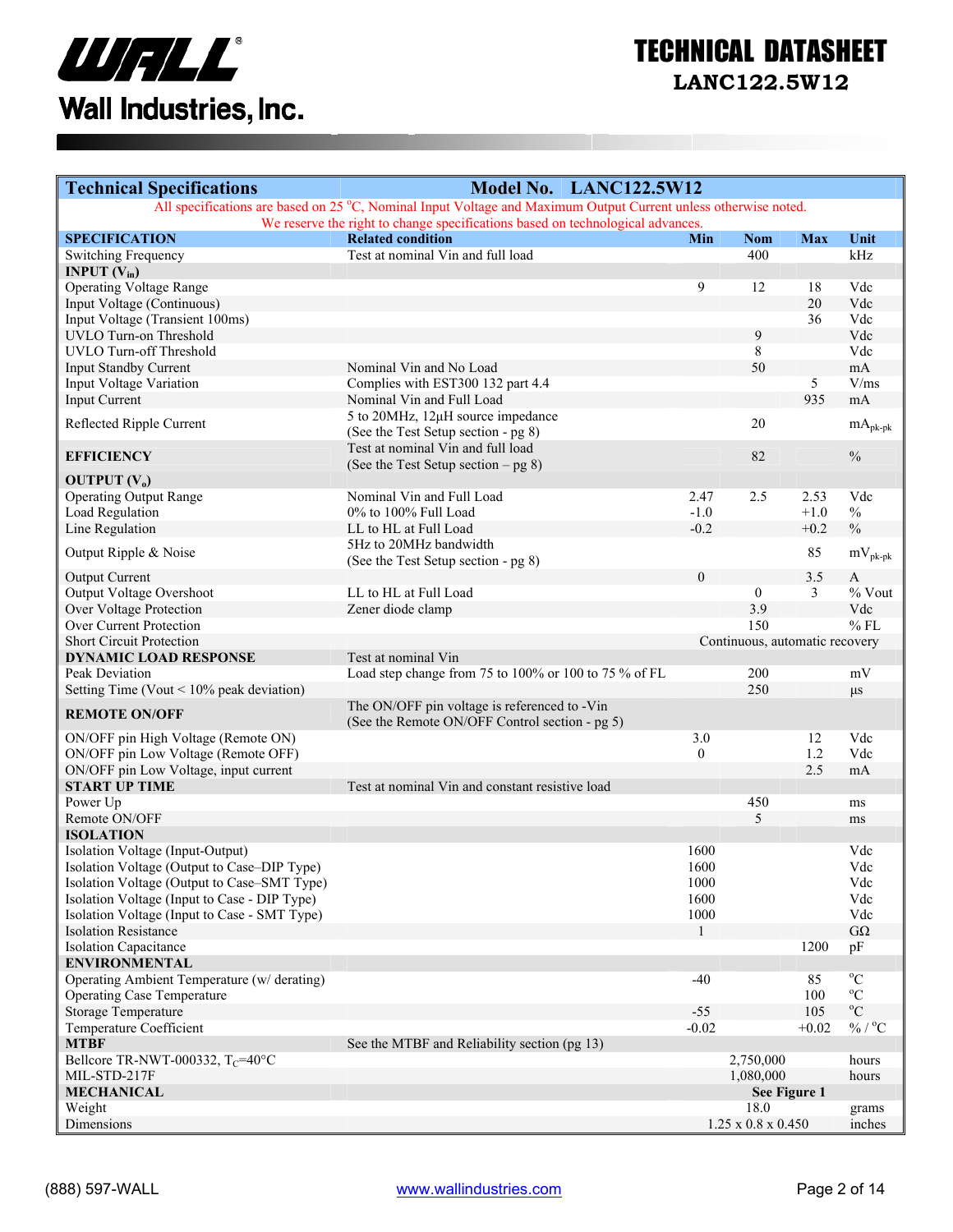

#### **Figure 1: Mechanical Dimensions**



Pin size is 0.02(0.5) Dia or 0.01 x 0.02 (0.25 x 0.50) Rectangular Pin

**Table 1**

| <b>Pin Connection</b> |               |     |               |
|-----------------------|---------------|-----|---------------|
| Pin                   | <b>Define</b> | Pin | <b>Define</b> |
|                       | <b>CTRL</b>   |     |               |
|                       | -Input        | 23  | +Input        |
|                       | -Input        | 22  | +Input        |
|                       |               |     |               |
|                       | <b>NC</b>     | 16  | -Output       |
|                       | <b>NC</b>     | 14  | +Output       |

1. **All dimensions are in Inches (mm)**  Tolerance: x.xx±0.02 (x.x±0.5) 2. Pin pitch tolerance ±0.014(0.35)





**Table 2**

| <b>Pin Connection</b> |               |               |               |  |
|-----------------------|---------------|---------------|---------------|--|
| Pin                   | <b>Define</b> | Pin           | <b>Define</b> |  |
|                       | <b>CTRL</b>   |               |               |  |
| 2                     | -Input        | 23            | +Input        |  |
| 3                     | -Input        | 22            | +Input        |  |
|                       |               |               |               |  |
| 9                     | NС            | 16            | -Output       |  |
| 11                    | <b>NC</b>     | 14            | +Output       |  |
| <b>Others</b>         | <b>NC</b>     | <b>Others</b> | <b>NC</b>     |  |

1. **All dimensions in Inches (mm)** 

Tolerance: x.xx±0.02 (x.x±0.5)

2. Pin pitch tolerance ±0.014(0.35)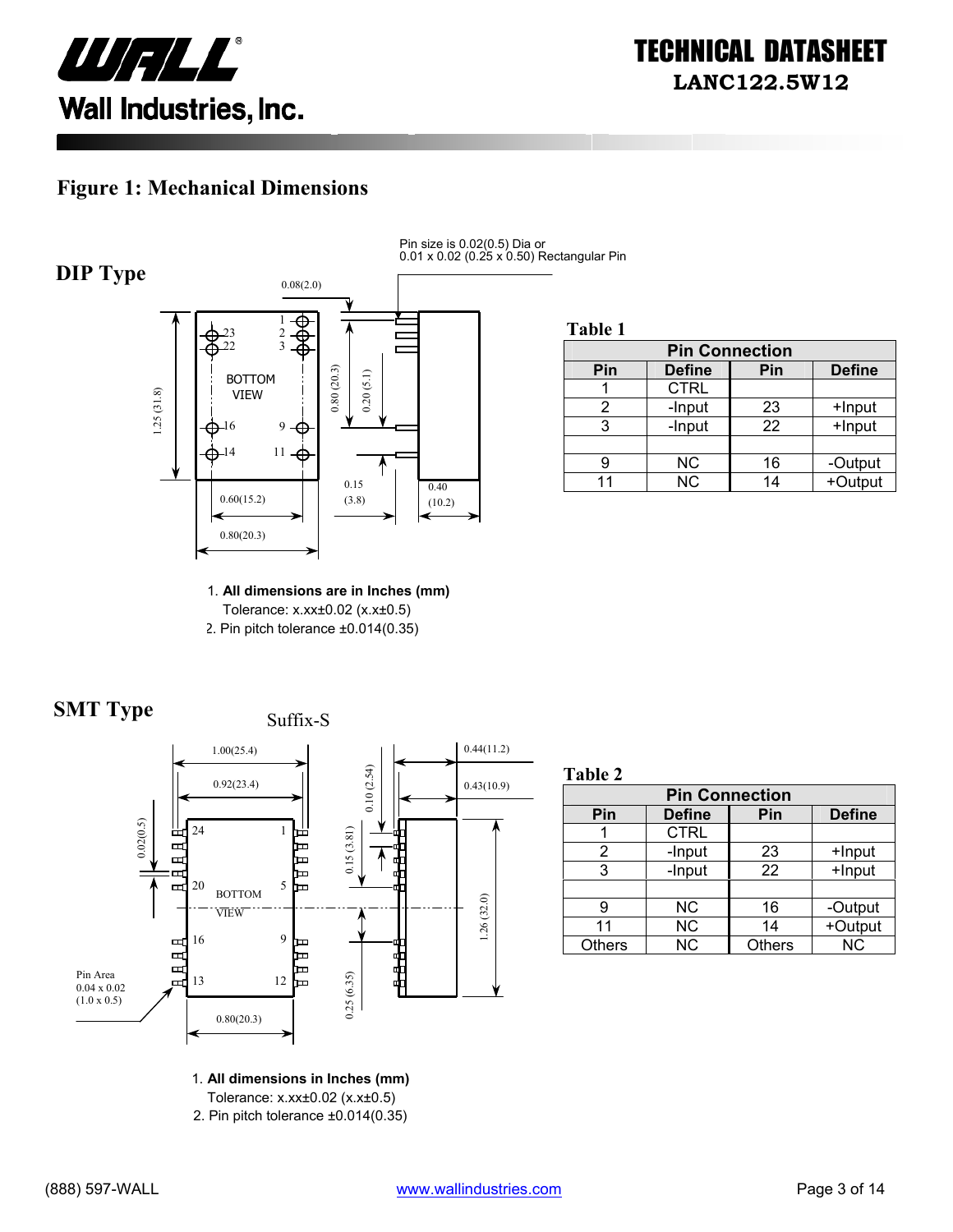

ECHNICAL DATASI **LANC122.5W12** 

#### **DESIGN CONSIDERATIONS:**

#### **Output Over Current Protection**

When excessive output currents occur in the system, circuit protection is required on all power supplies. Normally, overload current is maintained at approximately 150% of rated current for the LANCW12 single output series.

Fold back-mode is a method of operation in a power supply whose purpose is to protect the power supply from being damaged during an over-current fault condition. It also enables the power supply to operate normally when the fault is removed.

One of the problems resulting from over current is that excessive heat may be generated in power devices; especially MOSFET and Schottky diodes and the temperature of those devices may exceed their specified limits. A protection mechanism has to be used to prevent those power devices from being damaged.

The operation of fold back is as follows. When the current sense circuit sees an over-current event, the output voltage of the module will be decreased for low power dissipation and decrease the heat of the module.



#### **Output Over Voltage Protection**

The output over-voltage protection consists of an output Zener diode that monitors the voltage on the output terminals. If the voltage on the output terminals exceeds the over-voltage protection threshold, then the Zener diode clamps the output voltage.

#### **Input Source Impedance**

The power module should be connected to a low impedance input source. Highly inductive source impedance can affect the stability of the power module. Input external L-C filter is recommended to minimize input reflected ripple current. The inductor is simulated source impedance of 12µH and capacitor is Nippon chemi-con KZE series  $47\mu$ F/100V. The capacitor must as close as possible to the input terminals of the power module for lower impedance.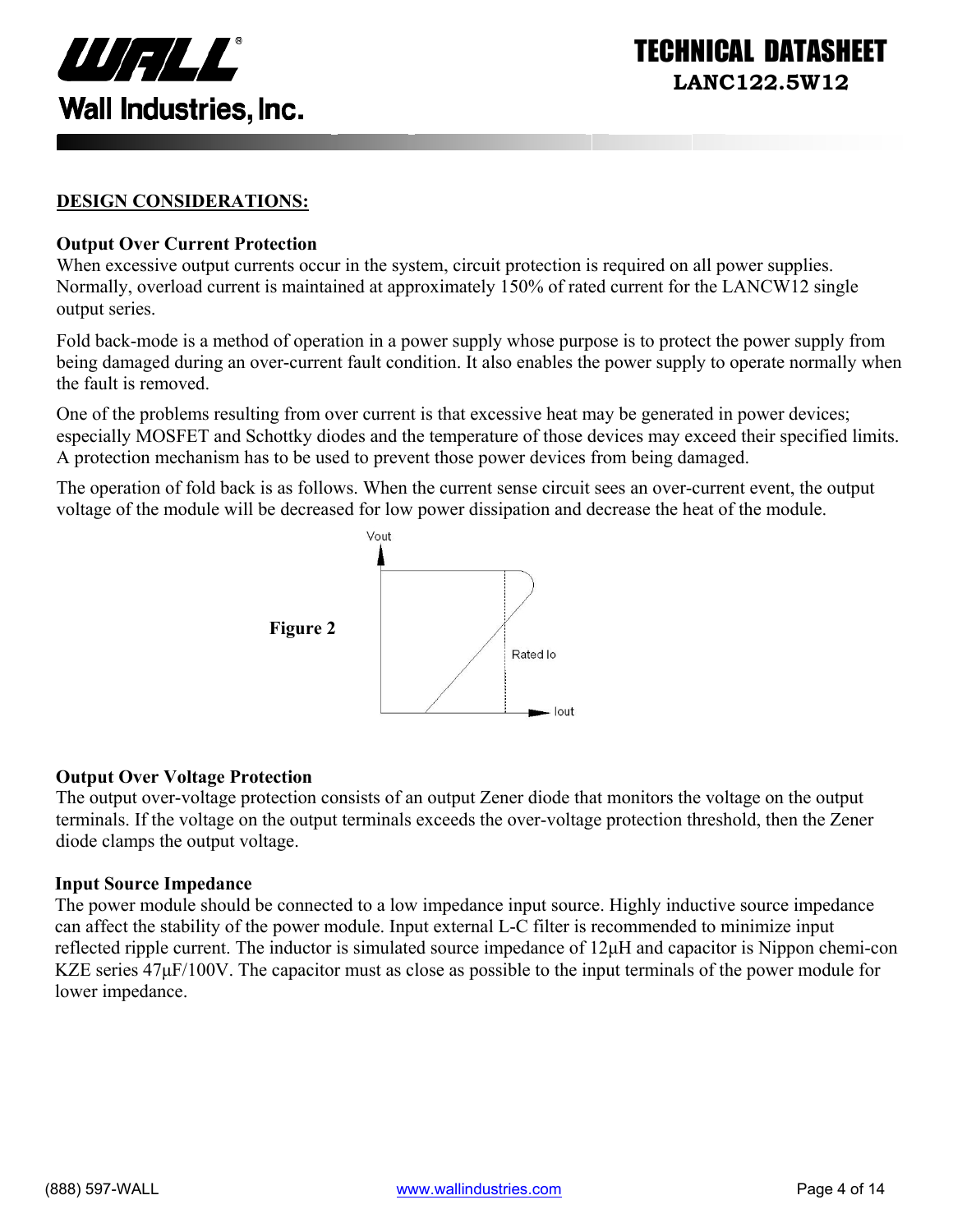

#### **Thermal Consideration**

The power module operates in a variety of thermal environments. However, sufficient cooling should be provided to help ensure reliable operation of the unit. Heat is removed by conduction, convention, and radiation to the surrounding environment. Proper cooling can be verified by measuring the point as the figure below. The temperature at this location should not exceed 105°C. When operating, adequate cooling must be provided to maintain the test point temperature at or below 105°C. Although the maximum point temperature of the power modules is 105°C, you can limit this temperature to a lower value for extremely high reliability.



#### **Remote ON/OFF Control**

The positive logic remote ON/OFF control circuit is included.

Turns the module ON during a logic High on the On/Off pin and turns OFF during a logic Low. The On/Off pin is an open collector/drain logic input signal (Von/off) that's referenced to GND. If not using the Remote On/Off feature, please open circuit between on/off pin and –input pin to turn the module on.

#### **Remote ON/OFF Implementation**



Level Control using TTL Output Level Control using Line Voltage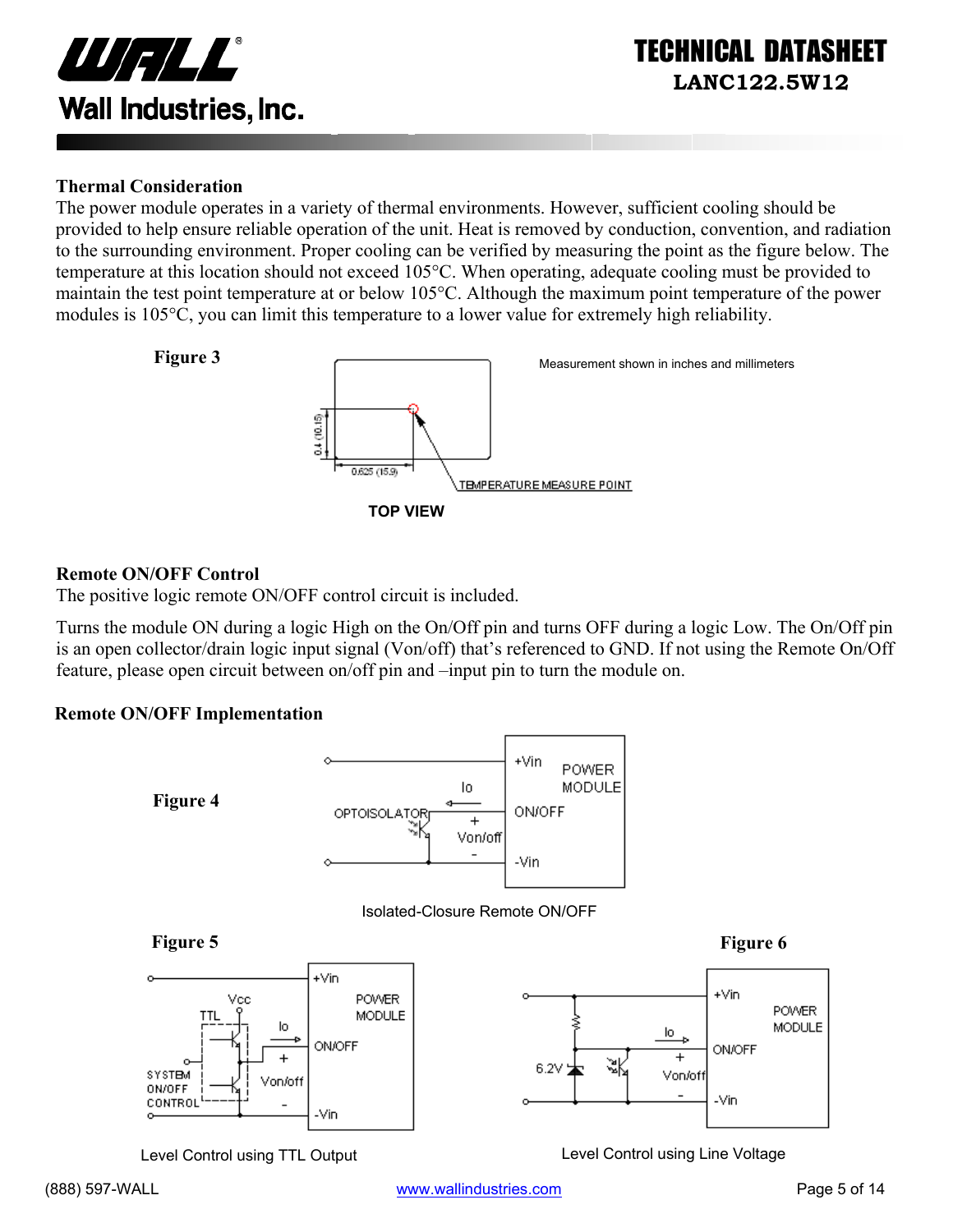



**Graph 3:** Output Power vs. Ambient Temperature & Airflow (Nominal Vin) **Graph 4:** Power Dissipation Vs. Output Current











**Graph 6:** Typical Output Ripple and Noise (Nominal Vin and Full Load)

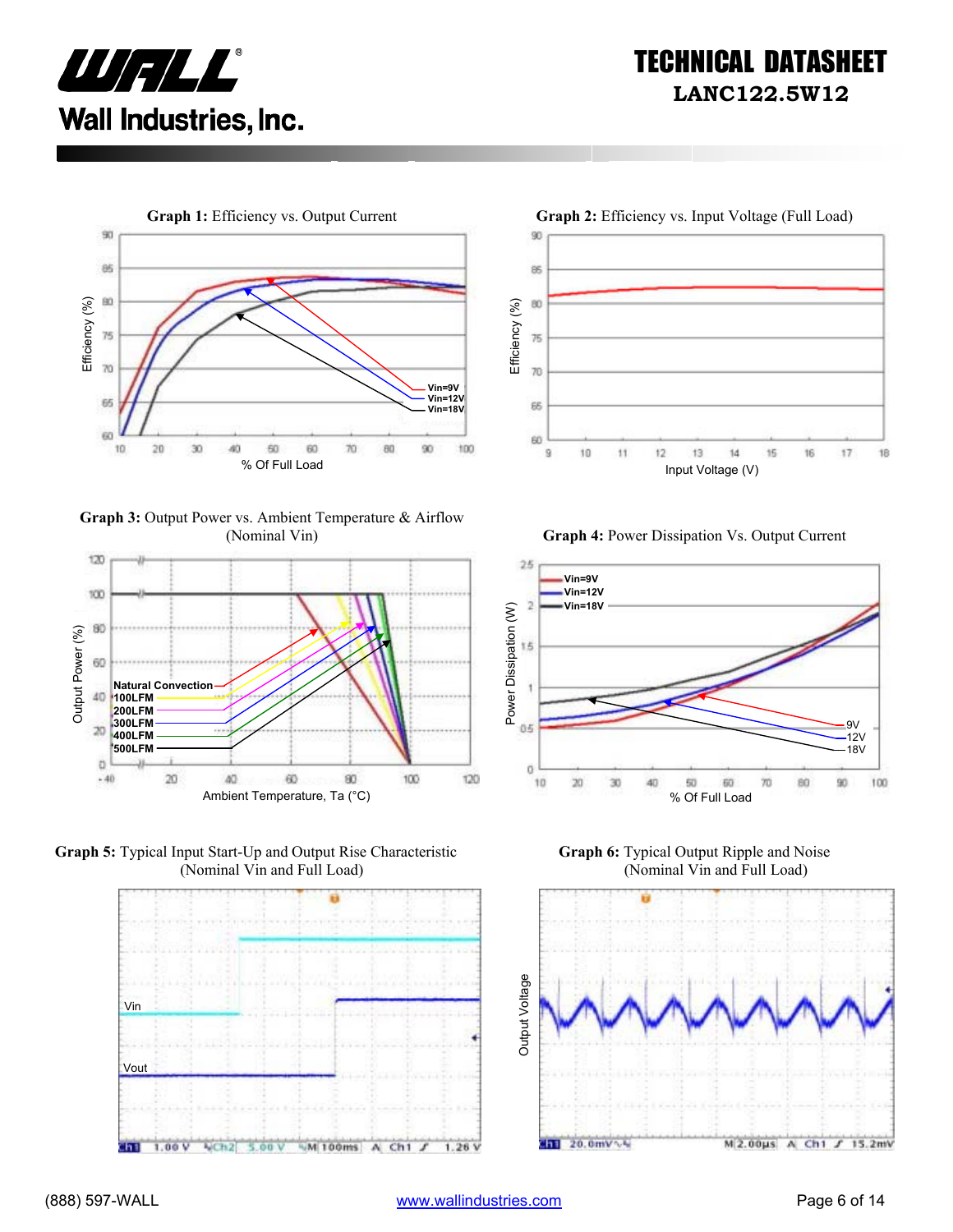



**Graph 7:** Using ON/OFF Voltage Start-Up and Vo Rise

**Graph 8:** Transient Response to Dynamic Load Change from 100% to 75% to 100% of Full Load at Nominal Vin

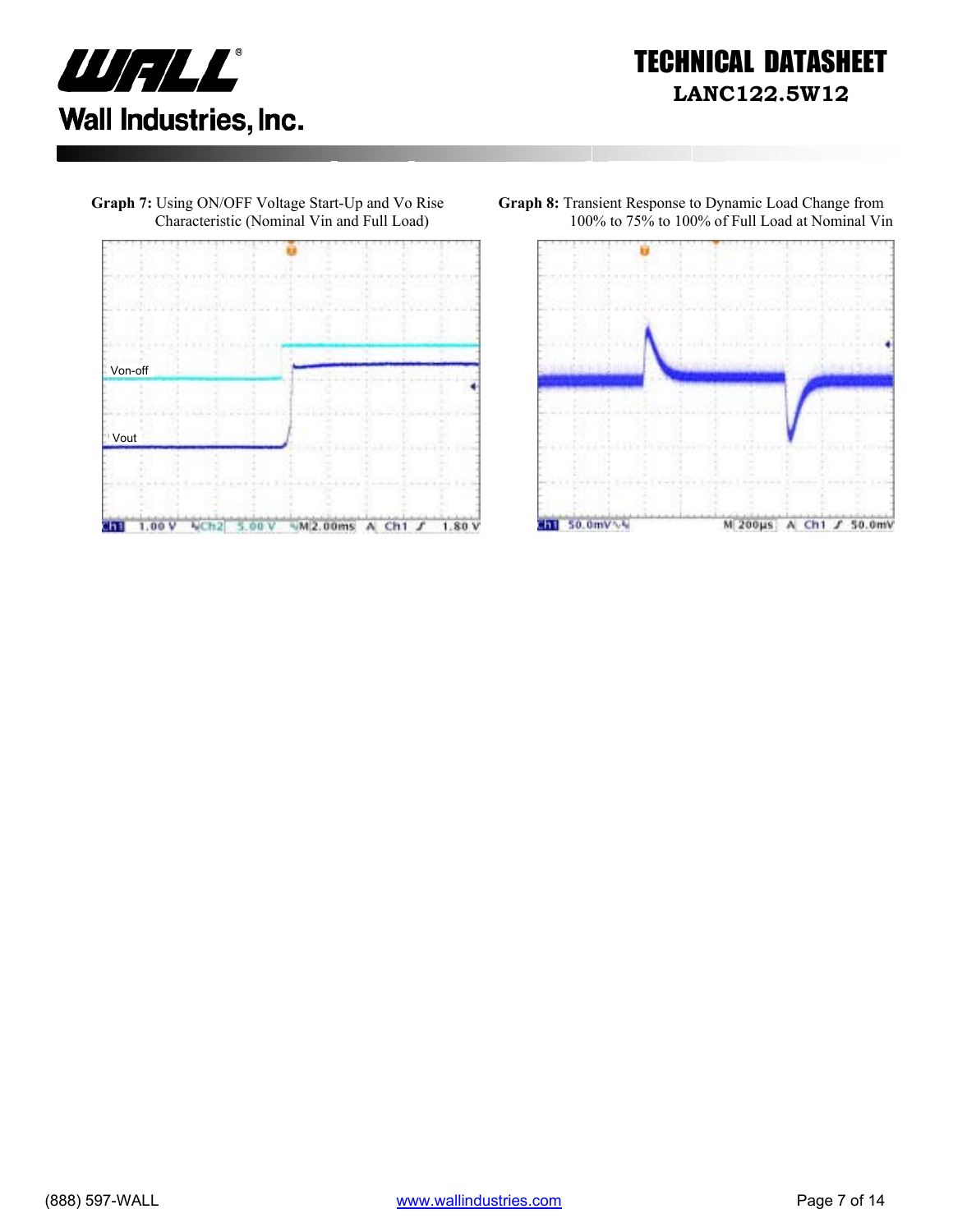

#### **TEST SETUP:**

The LANC122.5W12 specifications are tested with the following configurations:

#### **Input Reflected-Ripple Current Measurement Test Setup**



| <b>Component</b> | Value | Voltage | <b>Reference</b>                |
|------------------|-------|---------|---------------------------------|
|                  | 2uH   | ----    | ----                            |
|                  |       | 100V    | Aluminum Electrolytic Capacitor |

#### **Peak-to-Peak Output Ripple & Noise Measurement Setup**



#### **Output Voltage and Efficiency Measurement Setup**

**Figure 10** 



NOTE: All measurements are taken at the module terminals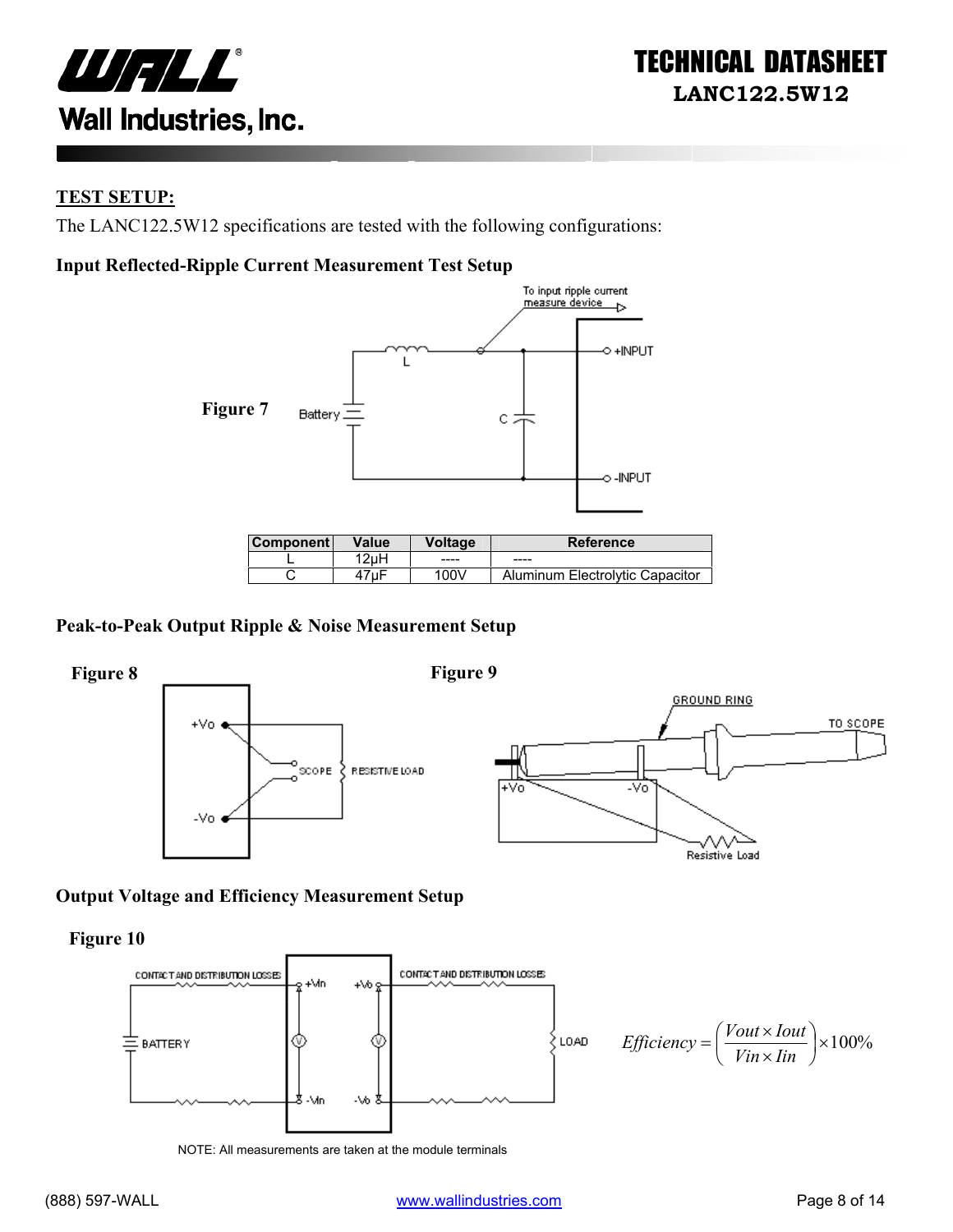

#### **EMC Considerations**



**Suggested Schematic for EN55022 Conducted Emission Class A Limits** 

To meet Conducted Emissions EN55022 CLASS A needed the following components:

| LANC12xxW12                     |             |                |                  |
|---------------------------------|-------------|----------------|------------------|
| <b>Component</b>                | Value       | <b>Voltage</b> | <b>Reference</b> |
| C1                              | $6.8$ u $F$ | 50V            | <b>1210 MLCC</b> |
| C <sub>2</sub> , C <sub>3</sub> | 1000pF      | 2KV            | <b>1206 MLCC</b> |

#### **LANC24xxW12**

| --------------                  |                    |                |                  |  |
|---------------------------------|--------------------|----------------|------------------|--|
| <b>Component</b>                | Value              | <b>Voltage</b> | <b>Reference</b> |  |
| C <sub>1</sub>                  | $4.7 \text{uF}$    | 50V            | <b>1210 MLCC</b> |  |
| C <sub>2</sub> , C <sub>3</sub> | 1000 <sub>pF</sub> | 2KV            | <b>1206 MLCC</b> |  |

#### **LANC48xxW12**

| ----------------                |                 |                |                  |  |
|---------------------------------|-----------------|----------------|------------------|--|
| <b>Component</b>                | Value           | <b>Voltage</b> | <b>Reference</b> |  |
| C <sub>1</sub>                  | $2.2 \text{uF}$ | 100V           | <b>1812 MLCC</b> |  |
| C <sub>2</sub> , C <sub>3</sub> | 1000pF          | 2KV            | <b>1206 MLCC</b> |  |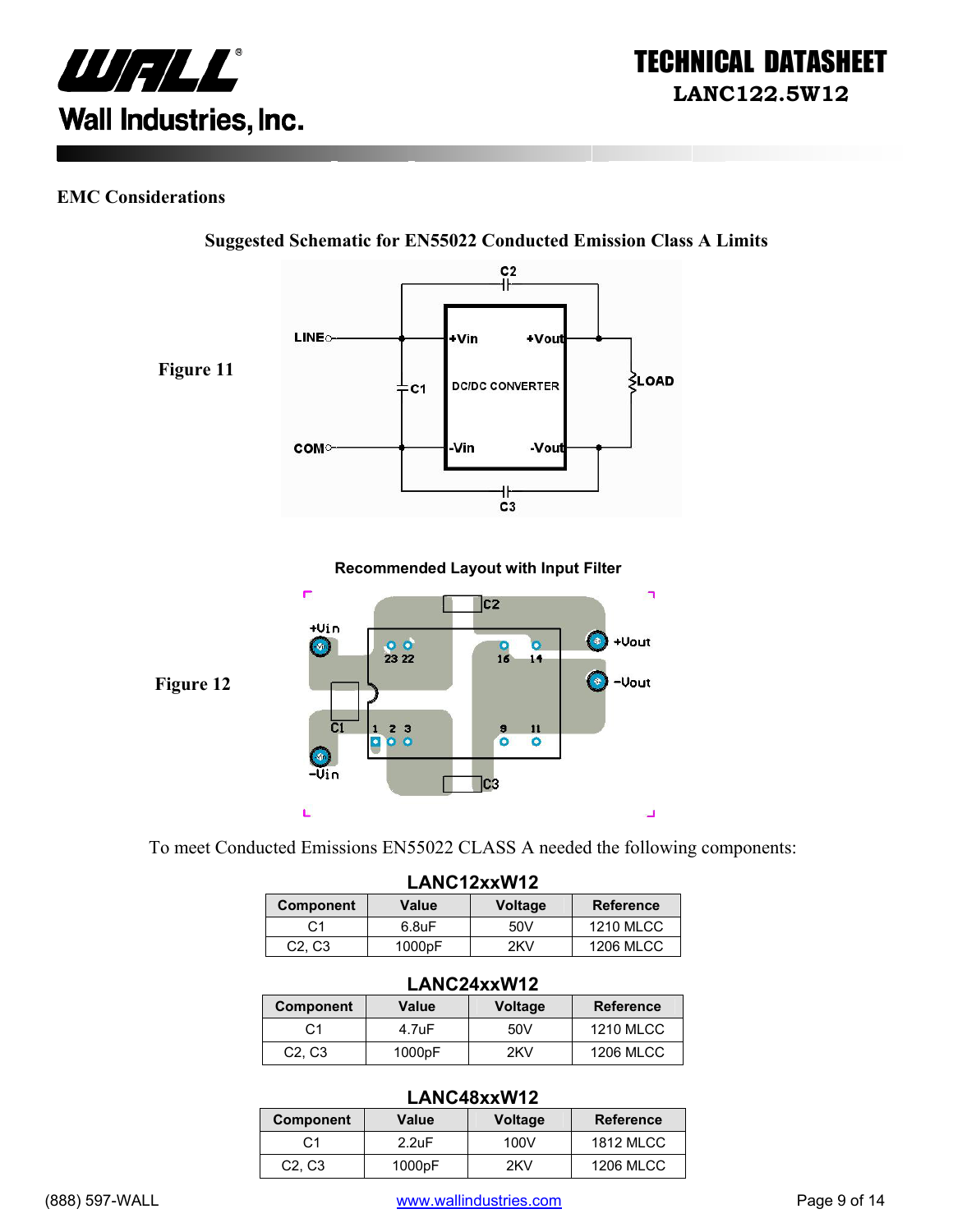

#### **EMC Considerations (Continued)**



To meet Conducted Emissions EN55022 CLASS B needed the following components:

| LANC12xxW12                     |                    |                |                            |
|---------------------------------|--------------------|----------------|----------------------------|
| <b>Component</b>                | <b>Value</b>       | <b>Voltage</b> | <b>Reference</b>           |
| C1                              | 3.3 <sub>U</sub> F | 50V            | <b>1812 MLCC</b>           |
| C <sub>3</sub> . C <sub>4</sub> | 1000pF             | 2KV            | <b>1206 MLCC</b>           |
|                                 | 325 <sub>u</sub> H | ----           | Common Choke, P/N: PMT-050 |

#### **LANC24xxW12**

| <b>Component</b>                | Value              | Voltage | <b>Reference</b>           |
|---------------------------------|--------------------|---------|----------------------------|
| С1                              | 4.7uF              | 50V     | <b>1812 MLCC</b>           |
| C <sub>3</sub> . C <sub>4</sub> | 1000 <sub>pF</sub> | 2KV     | 1206 MLCC                  |
|                                 | 325uH              | -----   | Common Choke, P/N: PMT-050 |

#### **LANC48xxW12**

| <b>Component</b>                | Value              | Voltage | <b>Reference</b>           |
|---------------------------------|--------------------|---------|----------------------------|
| C1                              | $2.2 \text{uF}$    | 100V    | <b>1812 MLCC</b>           |
| C <sub>3</sub> . C <sub>4</sub> | 1000 <sub>pF</sub> | 2KV     | <b>1206 MLCC</b>           |
|                                 | $325\mu H$         | ----    | Common Choke, P/N: PMT-050 |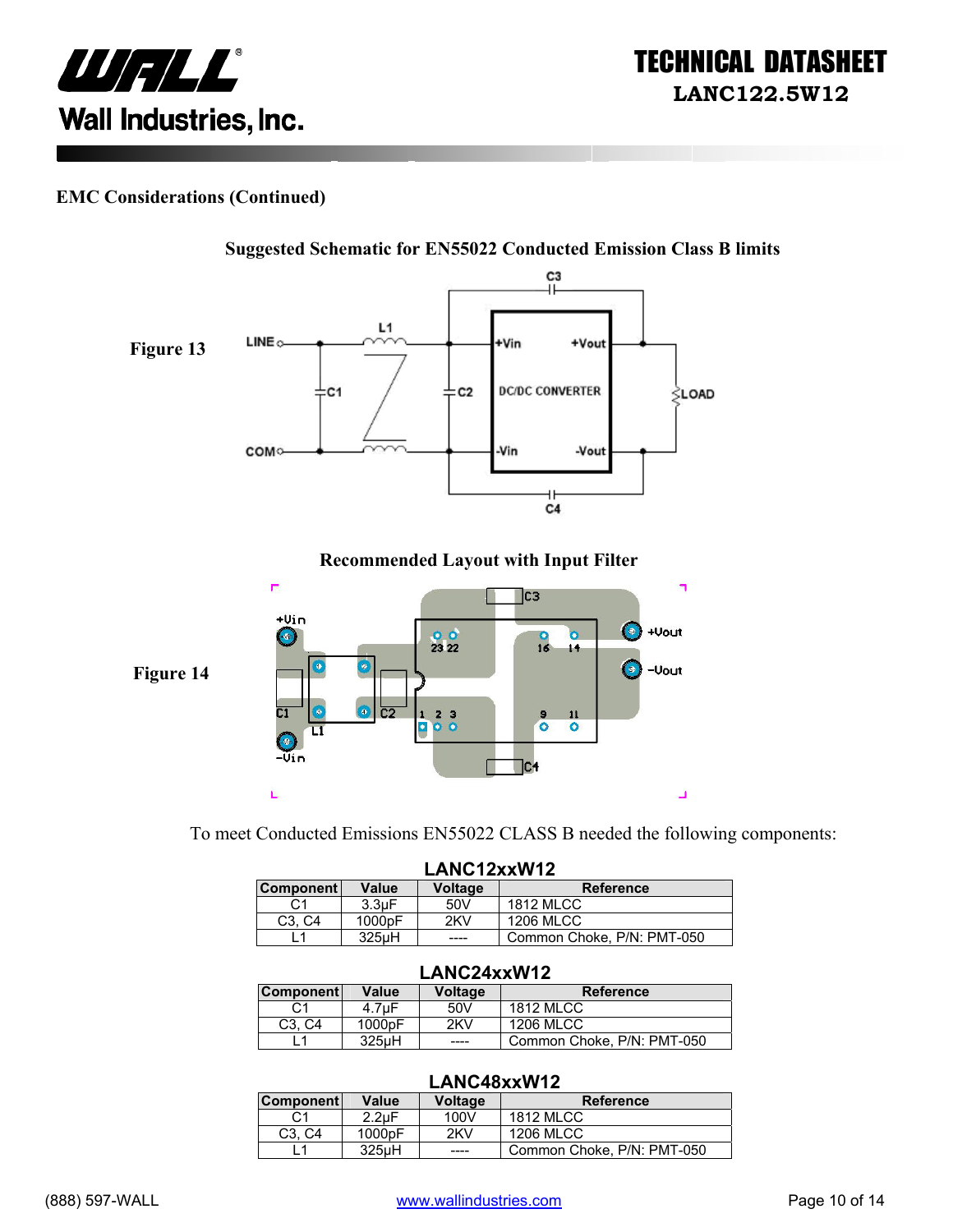

#### **Recommended Pad Layout for DIP Type**



 $0.18(4.57)$ o  $\vert$ 10X00.055±0.004<br>(01.4±0.1)(PAD)  $\bar{z}$  $23$   $\bullet$ | ) a—a<br>|*|* VIEW  $22\bigcirc$  $\overline{3}$  $0.70(17.78)$  $0.10(2.54)$ **TOP**  $10 \times \emptyset 0.028 \pm 0.004$ Ŧ VIEW 0.0393(1.0)MIN  $(\phi 0.71 \pm {}^{0.1}_{0})$ (HOLE)  $\mathbf 9$ 16 → æ  $14<sup>o</sup>$  $\mathbf{O}$ -11 A-A VIEW  $0.20(5.08)$  $0.60(15.2)$ 

#### **Recommended Pad Layout for SMT Type**

 $0.060(1.54)$  $0.485(12.32)$  $0.485(12.32)$  $0.100(2.54)$  $\overline{1}$  $24$  $0.150(3.81)$ **Figure 16** Ξ  $\blacksquare$ TOP Г VIEW  $0.250(6.35)$  $0.100(2.54)$ 12 13  $0.079(2.03)$  $1.05(26.67)$ 

- 1. **All dimensions in Inches (mm)**
- 2. Pin pitch tolerance ±0.35mm
- 3. Tolerance: x.xx±0.02 (x.x±0.5)

x.xxx±0.01 (x.xx±0.25)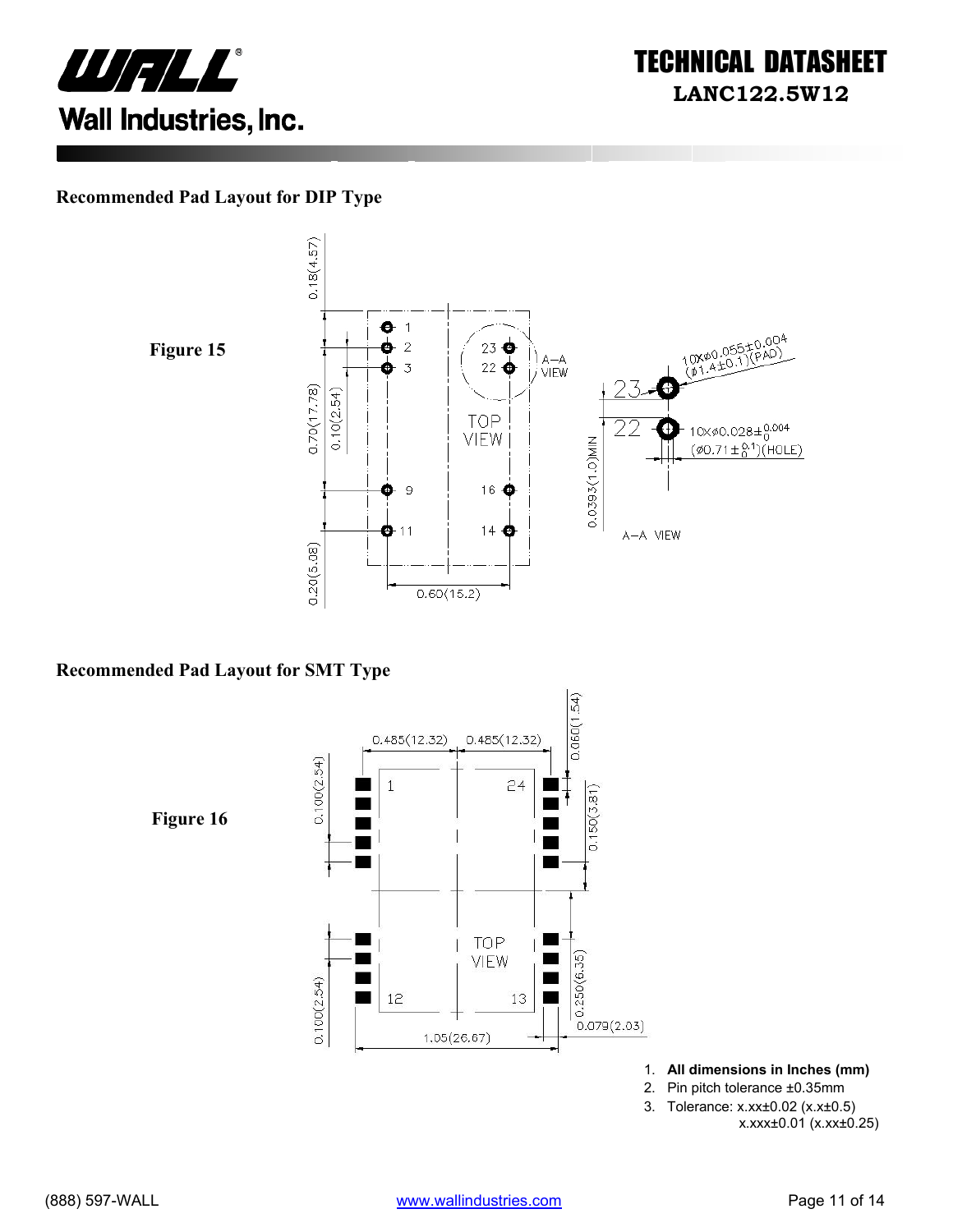

#### **Soldering and Reflow Considerations:**



**Lead Free Wave Solder Profile for DIP Type**

#### Preheat | Rise temp. speed: 3℃/sec max. Zone Preheat temp: 100~130℃ Actual Peak temp: 250~260°C<br>Heating Peak time (T1+T2 time) Peak time (T1+T2 time): 4~6 sec

#### **Lead free reflow profile for SMT type**



| Zone    | <b>Reference Parameter</b>     |
|---------|--------------------------------|
| Preheat | Rise temp. speed: 1~3°C/sec    |
| Zone    | Preheat time: 60~120sec        |
|         | Preheat temp.155~185°C         |
|         | Rise temp. speed: 1~3°C/sec    |
| Actual  | Melting time: 30~60 sec        |
| Heating | Melting temp: 217°C            |
|         | Peak temp: 230~240°C           |
|         | Peak time: 10~20 sec           |
| Coolina | Rise temp. speed: -1~ -5°C/sec |

Reference Solder: Sn-Ag-Cu; Sn-Cu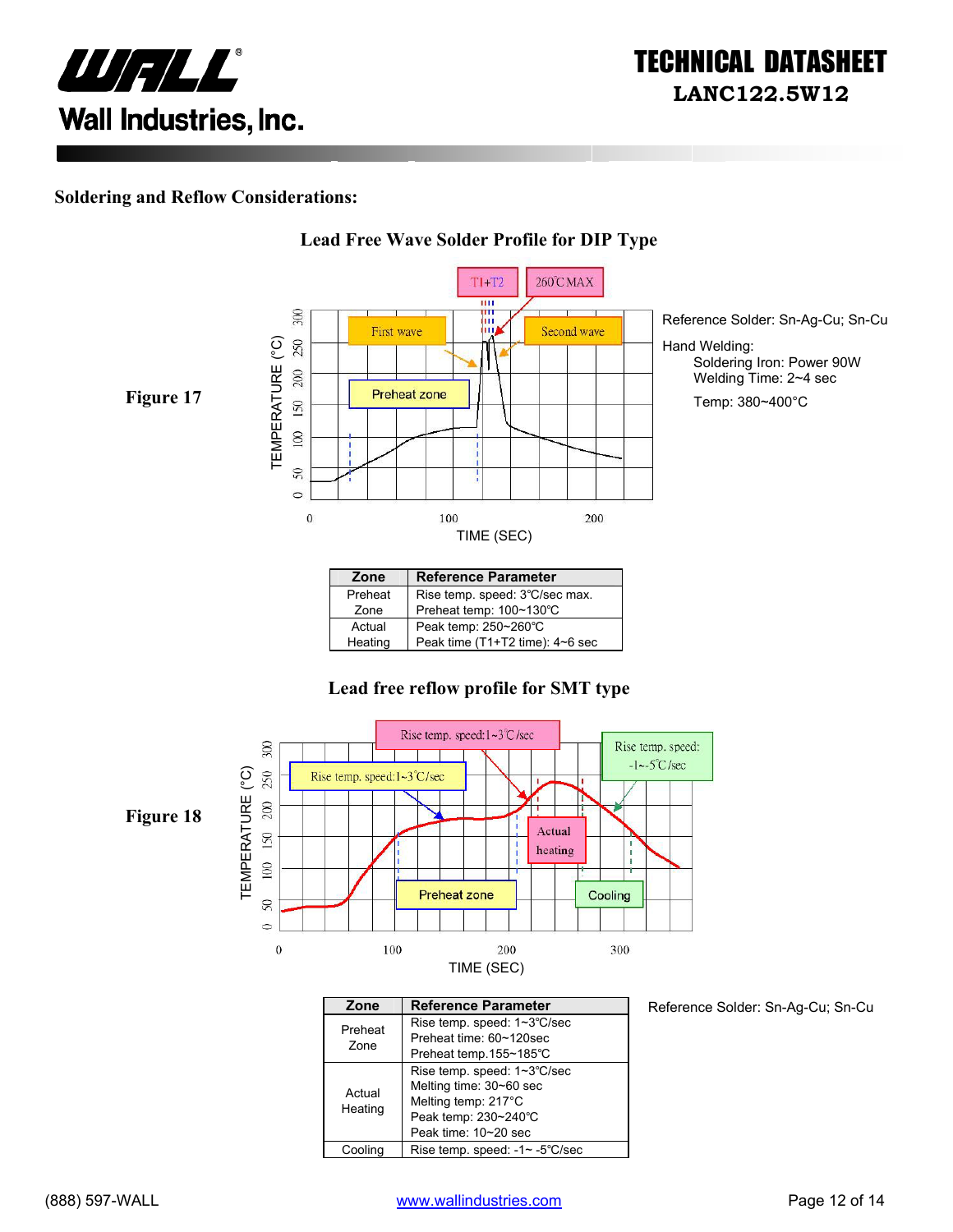

#### **Packaging Information:**



#### **Safety and Installation Instruction:**

#### **Fusing Consideration**

Caution: This power module is not internally fused. An input line fuse must always be used.

This encapsulated power module can be used in a wide variety of applications, ranging from simple stand-alone operation to an integrated part of sophisticated power architecture. To maximum flexibility, internal fusing is not included; however, to achieve maximum safety and system protection, always use an input line fuse. The safety agencies require a normal-blow fuse with maximum rating of 3A. Based on the information provided in this data sheet on Inrush energy and maximum DC input current; the same type of fuse with lower rating can be used. Refer to the fuse manufacturer's data for further information.

#### **MTBF and Reliability**

The MTBF of the LANCW12 single output series of DC/DC converters has been calculated using Bellcore TR-NWT-000332 Case I: 50% stress, Operating Temperature at 40°C (Ground fixed and controlled environment). The resulting figure for MTBF is  $2.75 \times 10^6$  hours.

MIL-HDBK 217F NOTICE2 FULL LOAD, Operating Temperature at 25°C. The resulting figure for MTBF is  $1.078 \times 10^6$  hours.